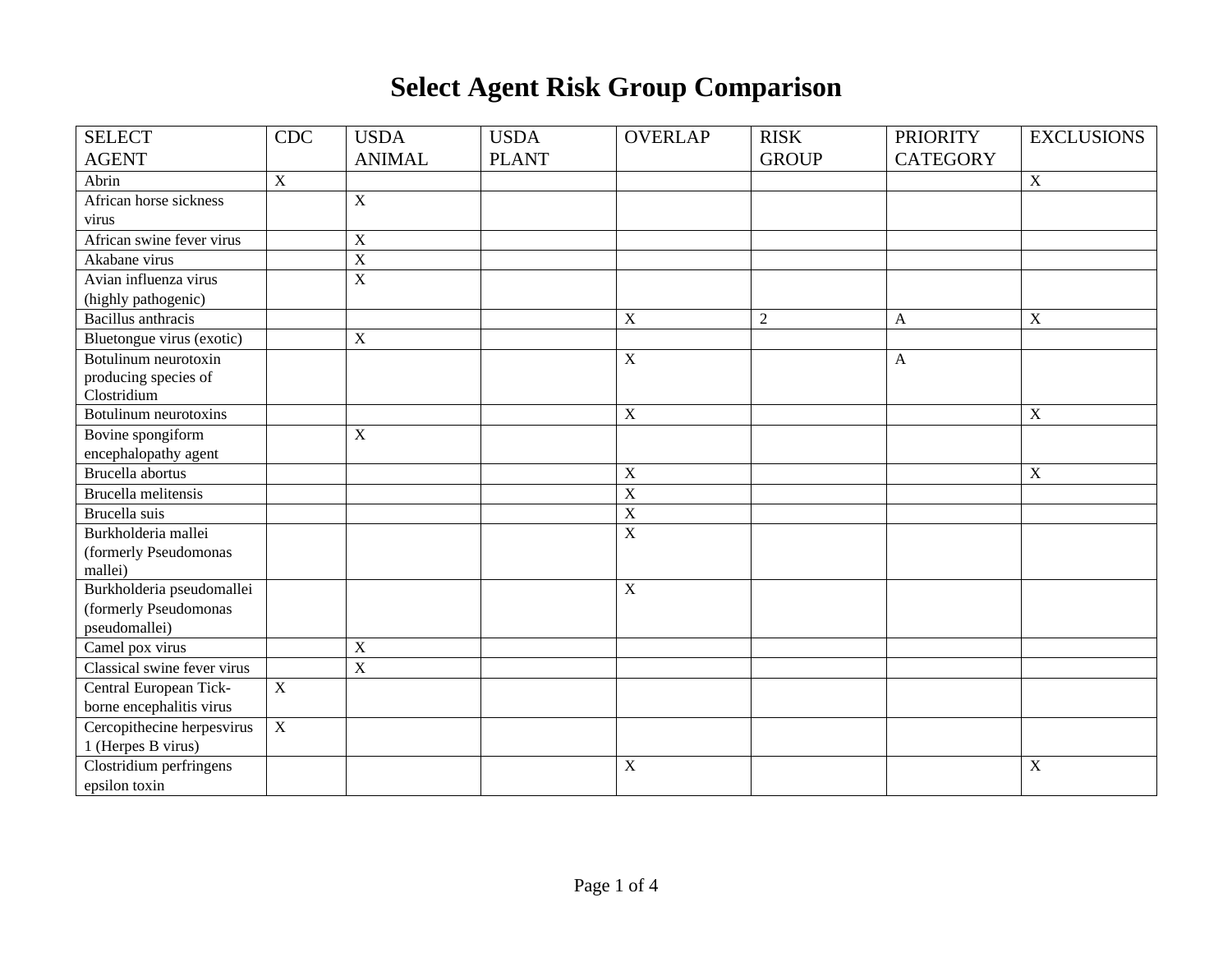| <b>AGENT</b>                | <b>CDC</b>              | <b>USDA</b>    | <b>USDA</b>    | <b>OVERLAP</b> | <b>RISK</b>  | <b>PRIORITY</b> | <b>EXCLUSIONS</b>         |
|-----------------------------|-------------------------|----------------|----------------|----------------|--------------|-----------------|---------------------------|
|                             |                         | <b>ANIMAL</b>  | <b>PLANT</b>   |                | <b>GROUP</b> | <b>CATEGORY</b> |                           |
| Coccidioides immitis        |                         |                |                | X              |              |                 |                           |
| Coccidioides posadasii      | $\overline{X}$          |                |                |                |              |                 |                           |
| Conotoxins                  | $\overline{X}$          |                |                |                |              |                 | X                         |
| Cowdria ruminantium         |                         | $\mathbf X$    |                |                |              |                 |                           |
| (Heartwater)                |                         |                |                |                |              |                 |                           |
| Coxiella burnetii           |                         |                |                | $\mathbf X$    |              |                 |                           |
| Crimean-Congo               | $\overline{X}$          |                |                |                |              | $\mathsf C$     |                           |
| haemorrhagic fever virus    |                         |                |                |                |              |                 |                           |
| Diacetoxyscirpenol          | $\overline{\textbf{X}}$ |                |                |                |              |                 | $\boldsymbol{X}$          |
| Eastern Equine              |                         |                |                | $\mathbf X$    |              |                 |                           |
| Encephalitis virus          |                         |                |                |                |              |                 |                           |
| Ebola viruses               | $\mathbf X$             |                |                |                |              |                 |                           |
| Far Eastern Tick-borne      | $\overline{X}$          |                |                |                |              |                 |                           |
| encephalitis                |                         |                |                |                |              |                 |                           |
| Flexal virus                | $\overline{X}$          |                |                |                |              |                 |                           |
| Foot-and-mouse disease      |                         | $\overline{X}$ |                |                |              |                 |                           |
| virus                       |                         |                |                |                |              |                 |                           |
| Francisella tularensis      |                         |                |                | X              |              | $\mathbf{A}$    | X                         |
| Goat pox virus              |                         | $\mathbf X$    |                |                |              |                 |                           |
| Guanarito, virus            | $\overline{X}$          |                |                |                |              |                 |                           |
| Hendra virus                |                         |                |                | $\overline{X}$ |              |                 |                           |
| Japanese encephalitis virus |                         | $\overline{X}$ |                |                |              |                 |                           |
| Junin virus                 | $\overline{X}$          |                |                |                |              |                 | $\boldsymbol{\mathrm{X}}$ |
| Kyasanur Forest disease     | $\overline{X}$          |                |                |                |              |                 |                           |
| Lassa fever virus           | $\overline{X}$          |                |                |                |              |                 |                           |
| Liberobacter africanus      |                         |                | X              |                |              |                 |                           |
| Liberobacter asiaticus      |                         |                | $\overline{X}$ |                |              |                 |                           |
| Lumpy skin disease virus    |                         | $\mathbf X$    |                |                |              |                 |                           |
| Machupo virus               | $\overline{X}$          |                |                |                |              |                 |                           |
| Malignant catarrhal fever   |                         | $\overline{X}$ |                |                |              |                 |                           |
| virus (exotic)              |                         |                |                |                |              |                 |                           |
| Marburg virus               | $\mathbf X$             |                |                |                |              |                 |                           |
| Menangle virus              |                         | $\mathbf X$    |                |                |              |                 |                           |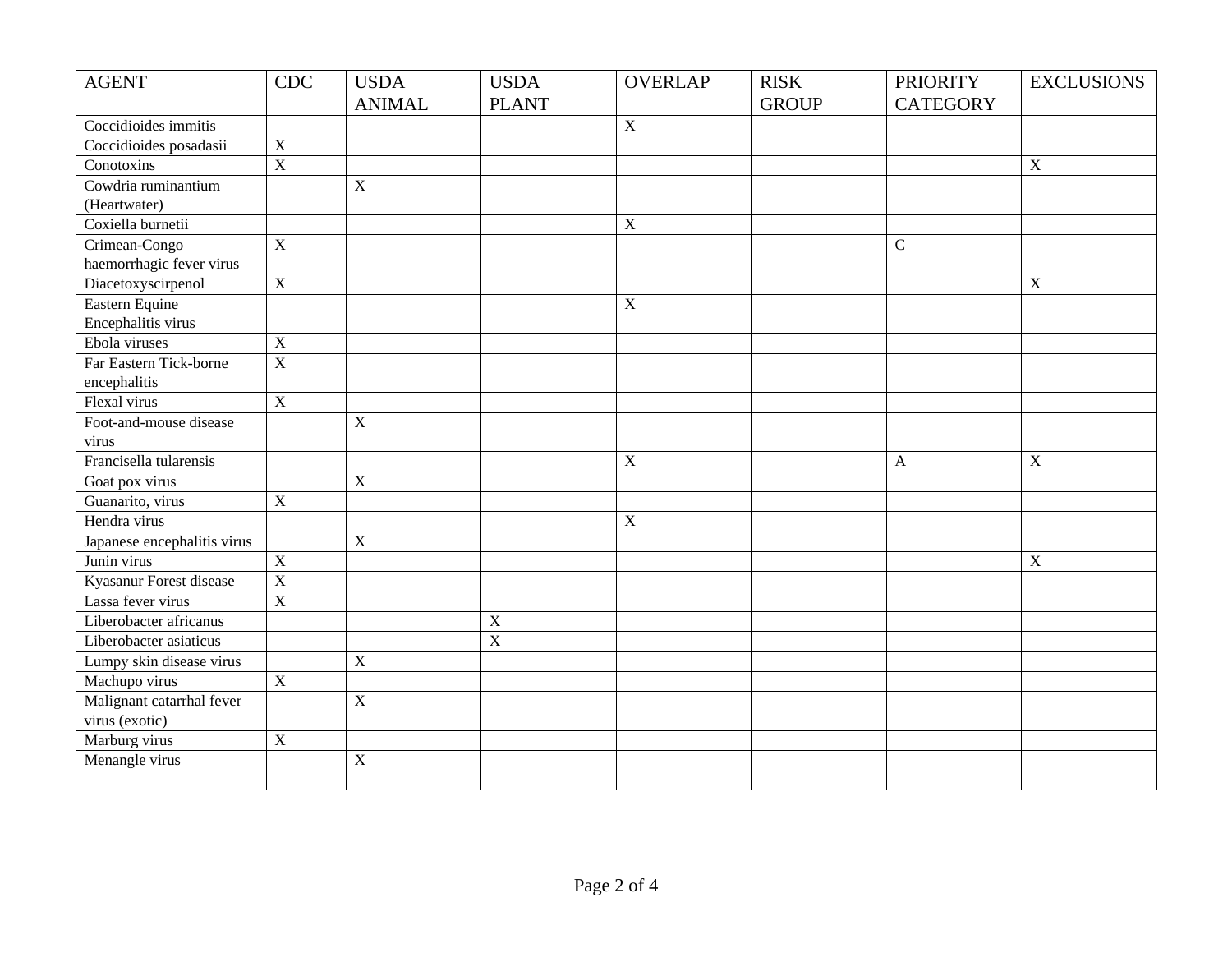| <b>AGENT</b>                | <b>CDC</b>              | <b>USDA</b>    | <b>USDA</b>    | <b>OVERLAP</b>            | <b>RISK</b>  | <b>PRIORITY</b> | <b>EXCLUSIONS</b> |
|-----------------------------|-------------------------|----------------|----------------|---------------------------|--------------|-----------------|-------------------|
|                             |                         | <b>ANIMAL</b>  | <b>PLANT</b>   |                           | <b>GROUP</b> | <b>CATEGORY</b> |                   |
| Mycoplasma capricolum/      |                         | $\overline{X}$ |                |                           |              |                 |                   |
| M. F38/M. mycoides capri    |                         |                |                |                           |              |                 |                   |
| (contagious caprine         |                         |                |                |                           |              |                 |                   |
| pleuropneumonia)            |                         |                |                |                           |              |                 |                   |
| Mycoplasma mycoides         |                         | $\overline{X}$ |                |                           |              |                 |                   |
| mycoides (contagious        |                         |                |                |                           |              |                 |                   |
| bovine pleuropneumonia)     |                         |                |                |                           |              |                 |                   |
| Newcastle disease virus     |                         | $\overline{X}$ |                |                           |              |                 |                   |
| (VVND)                      |                         |                |                |                           |              |                 |                   |
| Nipah virus                 |                         |                |                | $\boldsymbol{\mathrm{X}}$ |              |                 |                   |
| Omsk Hemorrhagic Fever      | $\mathbf X$             |                |                |                           |              |                 |                   |
| Peronosclerospora           |                         |                | $\mathbf X$    |                           |              |                 |                   |
| philippinensis              |                         |                |                |                           |              |                 |                   |
| Peste des petits ruminants  |                         | $\overline{X}$ |                |                           |              |                 |                   |
| virus                       |                         |                |                |                           |              |                 |                   |
| Phakopsora pachyrhizi       |                         |                | $\mathbf X$    |                           |              |                 |                   |
| Plum pox potyvirus          |                         |                | $\mathbf X$    |                           |              |                 |                   |
| Ralstonia solanacearum,     |                         |                | $\overline{X}$ |                           |              |                 |                   |
| race 3, biovar 2            |                         |                |                |                           |              |                 |                   |
| Ricin                       | $\overline{X}$          |                |                |                           |              |                 | $\overline{X}$    |
| Rickettsia prowazekii       | $\overline{\textbf{X}}$ |                |                |                           |              |                 |                   |
| Rickettsia rickettsii       | $\overline{\text{X}}$   |                |                |                           |              |                 |                   |
| Rift Valley fever virus     |                         |                |                | $\boldsymbol{\mathrm{X}}$ |              |                 | $\mathbf X$       |
| Rinderpest virus            |                         | $\overline{X}$ |                |                           |              |                 |                   |
| Russian Spring and          | $\overline{X}$          |                |                |                           |              |                 |                   |
| Summer encephalitis         |                         |                |                |                           |              |                 |                   |
| Sabia virus                 | $\overline{X}$          |                |                |                           |              |                 |                   |
| Saxitoxin                   | $\overline{X}$          |                |                |                           |              |                 | $\mathbf X$       |
| Sclerophthora rayssiae var. |                         |                | $\mathbf X$    |                           |              |                 |                   |
| zeae                        |                         |                |                |                           |              |                 |                   |
| Sheep pox virus             |                         | $\overline{X}$ |                |                           |              |                 |                   |
| Shiga-like ribosome         | $\overline{X}$          |                |                |                           |              |                 | $\overline{X}$    |
| inactivating                |                         |                |                |                           |              |                 |                   |
| Shigatoxin                  |                         |                |                | X                         |              |                 | $\mathbf X$       |